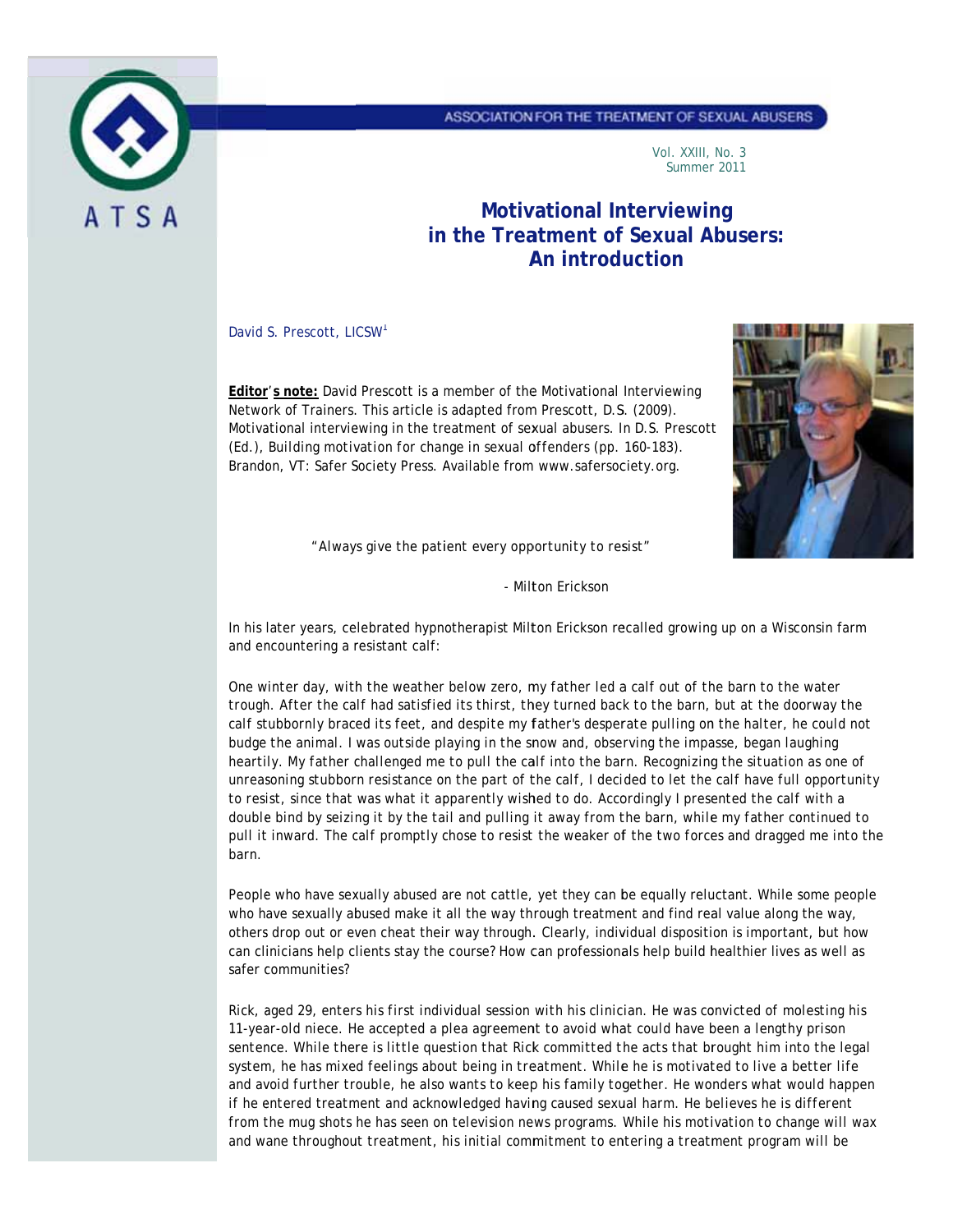*particularly important. Motivation can change throughout the treatment experience. While Rick*'*s initial motivation is to meet the demands of the legal system and not lose his family, he may well find that changing becomes more important as he moves further into a treatment program.* 

For Rick, treatment will be like a swimming pool. He will enter carefully before venturing beyond *where his feet touch the bottom, and he is more likely to need help when things get difficult. In fact, any attempt to impose change on him will prompt resistance. Research on personal change clearly shows that clients like Rick who enter treatment may not necessarily be thinking about genuine change. Yet many sexual-abuser treatment programs behave as if they are.*

Motivational interviewing is a person-centered counseling approach in which the practitioner uses a guiding style to enable the client to build and strengthen his or her own motivation for change. Although Miller (1983) and Miller and Rollnick (1991) first coined the term, many others have helped to develop motivational interviewing into its current form (e.g., Moyers, Martin, Manuel, Miller, & Ernst, draft manuscript). This article is by no means the final word on the topic, but should encourage readers to explore this topic further through training and other venues.

On the surface, motivational interviewing appears easy to do, but it becomes more complex in actual practice. Professionals commonly believe they already know how to do it, which is usually true. Unfortunately, many professionals who know how to use motivational interviewing do not actually use it in practice as much as they think. As a result, they may be helping clients less than they believe.

Before pursuing motivational interviewing further, a bit of self-assessment may be helpful. Many trainees find this establishes an understanding of how they respond differently before and after exposure to motivational interviewing. Divide a piece of paper in half and, on the left side of the page, write down your responses to these typical statements that indicate client resistance. . Later, you can write out your new responses on the right-hand side and compare them, having studied (and hopefully practiced) the motivational interviewing style and skills described below:

- 1. I'm only here because of the court. I don't believe in treatment.
- 2. I attended a treatment program in prison and it was no good.
- 3. My private life is none of your business.
- 4. You can't change me. No one's going to change me.
- 5. Go ahead and do what you're going to do; you're going to do it anyway.
- 6. I don't think I belong in treatment. I'm not like your other clients.

## **Style and Spirit**

Central to motivational interviewing is the professional's capacity for collaboration, evocation, and support of the client's autonomy. This is more challenging than it might seem, especially with clients who appear to have little investment in change or willingness to participate in treatment. Under these conditions, professionals understandably might resort to tactics that gain short-term compliance with treatment or supervision expectations; but harsh, confrontational approaches are more likely to meet the momentary needs of the professional than the long-term needs of the client and community (Garland & Dougher, 1991). These short-term tactics may come remarkably easily to professionals; however, research has found them to be less effective than warm, empathic, rewarding, and directive therapeutic styles (Marshall, 2005).

People in the helping professions can quickly revert to short-term compliance-based tactics for a variety of reasons. Motivational trainees have typically provided a number of common ones, including fear of appearing "soft" on offenders, concerns that a warm approach leaves them open to easy manipulation, and pressure to show immediate gains. In some cases, it seems that healthy professionals engage in unhealthy practice because their clients tacitly encourage them to do so.

One motivational interviewing training exercise encourages participants to play the roles of a client entering treatment and the treatment provider. The treatment provider receives explicit instructions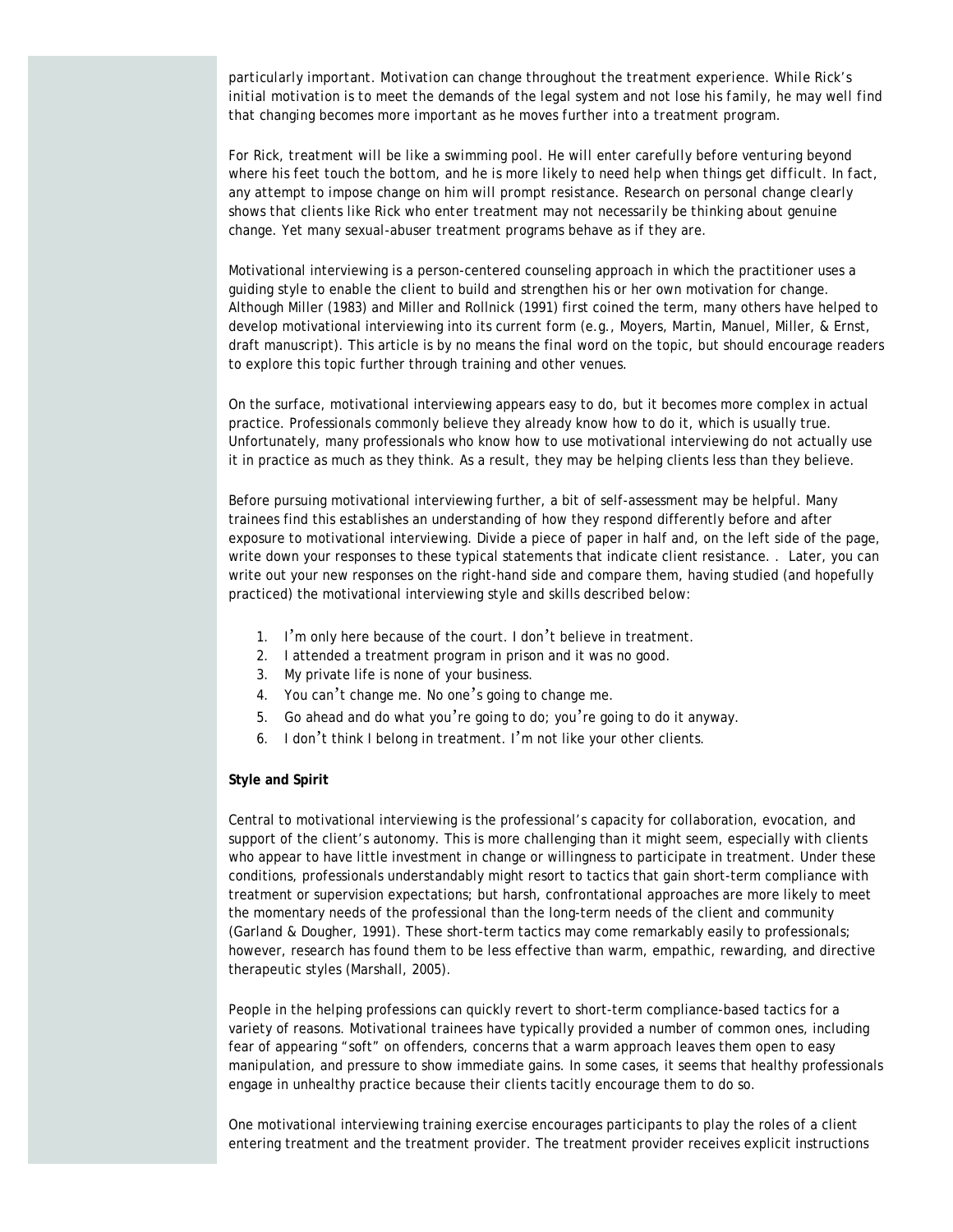to provide the "client" with reasons and strategies for change and to encourage the client to change. The clients, whose only instruction is to be ambivalent about change, invariably become defensive and resistant. The "clients" often find this role simple to adopt and easy to maintain. In fact, it is easier to play a waiting game of reluctance than to discuss change. Meanwhile, participants role-playing the "therapist" typically find the exercise exhausting and feel that they worked too hard for very little gain. Still, these professionals frequently experience an intense sense of responsibility for the clients' change process.

Practitioners often refer to this sense of responsibility for the clients' change as an example of "the righting reflex"– the all-too-frequent sense human beings experience wherein they must fix things or set something right. However, it can hinder client change, and prompting this reflex is often the client's intent. Its most obvious forms appear as therapists scold, attempt to educate, or generally talk at clients who are unwilling or not ready to listen. Common reactions to the righting reflex include feeling misunderstood, angry, insulted, disrespected, and defiant. As a result, clients deny, minimize, or justify their behavior.

Motivational interviewing does not demand that professionals abandon these concerns. Instead, they can simply put them aside as they awaken clients' incentives or reasons for change. Professionals can be most effective by entering each interaction with an explicit purpose of collaboration. This means abandoning attempts to fix problems or issue directions, asking questions, offering reflections, and providing summaries of what the client says in order to demonstrate that they are listening. From here, the client can make his or her own case for change, as research shows people who perceive themselves as having some degree of choice in an endeavor often become more compliant with it (Bem, 1972; Ryan & Deci, 2000).

Professionals are most effective when they respect clients' autonomy. Clients are often unwilling and unready to change. Using motivational interviewing techniques as a means of manipulating someone to change against their will is unethical and likely ineffective (Miller & Rollnick, 2002). Ultimately, adopting the style and spirit of motivational interviewing involves recognizing and setting aside one's righting reflex, maintaining a position of collaborating with the client, supporting their autonomy as they consider change, evoking and eliciting their thoughts and actions, and – above all – listening.

### **Good listening**

Many professionals believe they are listening when they are not. Truly good listening involves entering each interaction with undivided attention, curiosity, appreciation, and wonder. It means listening with the heart as well as the ears. Most importantly, good listening requires demonstrating to the client that the professional is listening and soliciting feedback as to how well they are listening (Miller, Hubble, & Duncan, 2007). In motivational interviewing, good listening does not include agreeing, advising, persuading with logic, arguing, sympathizing, or consoling. Professionals working with sexual offenders commonly find these clients defensive, reserved, or argumentative. Simply taking extra time at the beginning of each interaction to demonstrate that one is listening can alter the tone of the interview dramatically. The challenge is that good listening often involves reflecting back statements that indicate antisocial attitudes. The professional will doubtless be tempted to provide feedback on these attitudes, but doing so too early disrupts the conversation and demonstrates that the professional is more interested in fixing the client than listening to him or her.

Self-assessment exercise: Ask a friend, colleague, or client if they would be willing to speak with you about any topic of their choice. Have them speak to you for a few minutes while you simply listen with interest. How do you demonstrate interest while saying as little as possible? What non-verbal indicators do you use? If you have a strong reaction to anything they say, how can you put it aside while you continue to listen? When your speaker is finished, offer them a summary of what they have said. Think of their statements as flowers that you will arrange into a bouquet, or gems that you will arrange into a necklace. Finally, ask if you heard it all correctly.

In this exercise there is no penalty for not capturing everything. If you haven't listened, your speaker will let you know, and you may have another chance. The key is asking whether you understood. It is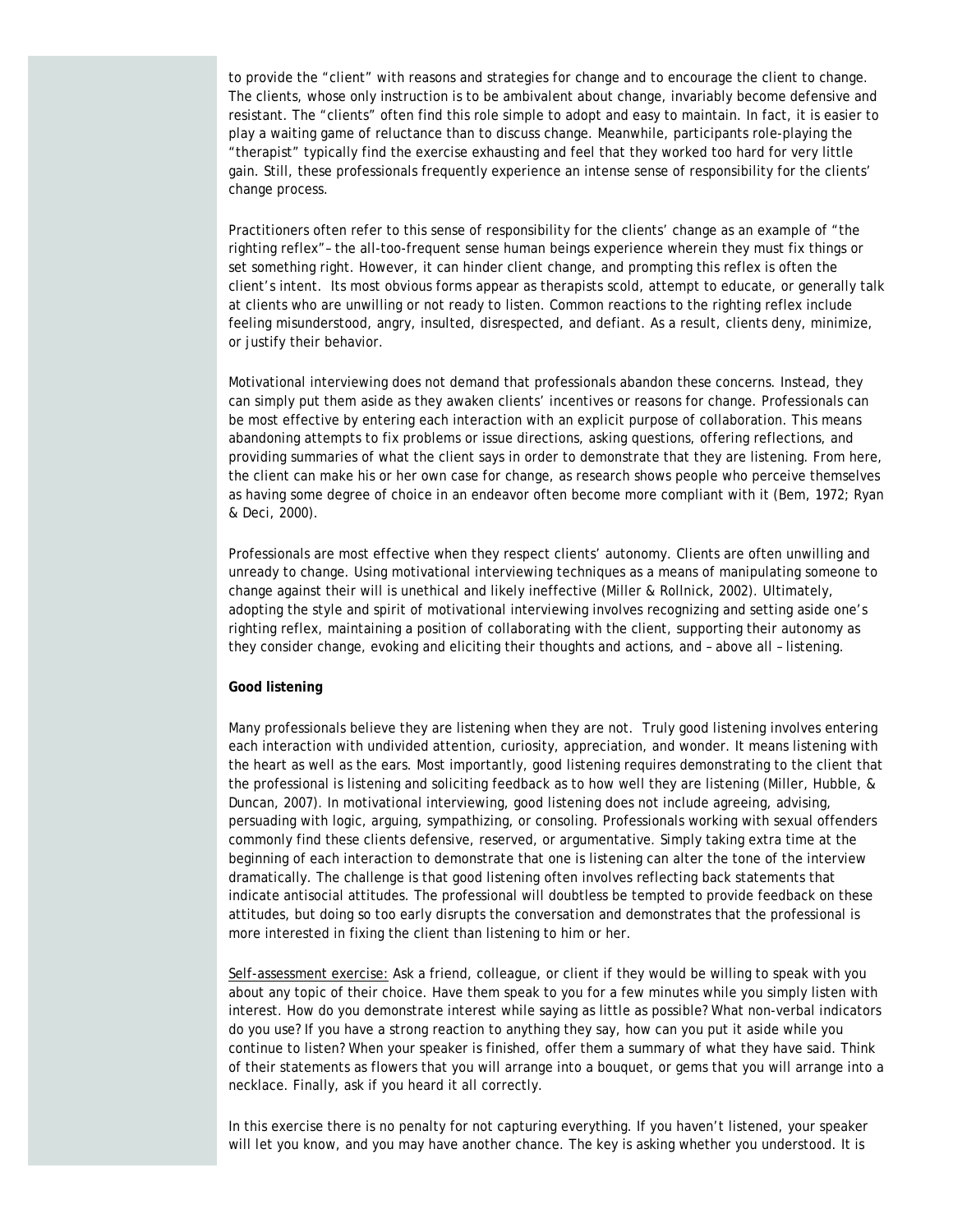easy to skip this step in an effort to be efficient. There are numerous times throughout the day when we commonly don't ask people close to us whether we understood what they were saying.

It is tempting to believe that sexual offender treatment providers have an obligation to "lay it on the line" or otherwise scold clients into a more prosocial stance. By doing so, it is easy to create interpersonal conflicts rather than motivate the client to make their own case for change.

## **Ambivalence**

Ambivalence happens in motivational interviewing and sexual offender treatment. Although many clients present themselves as having very little they need to change in their lives, an astute professional can find numerous areas where clients feel ambivalent.

- On one hand, I really want to build a better life for myself and on the other hand, I'm not sure I have it in me to change.
- On one hand, I really want to stop getting in trouble and on the other hand, I don't want to give up my sexual fantasy life.
- On one hand, I want to make connections with my group members and on the other hand, I am concerned whether I can trust my fellow group members.
- On one hand, I want to talk about what I've done, and on the other hand, I don't know if I can handle the feelings it will bring.

One way to gauge a client's ambivalence is to make an educated guess based on the experiences of other clients: "This sounds like a real dilemma. If I'm reading this right, you'd really like to participate more in group on one hand and you're really concerned about trusting people on the other." Notice that the conjunction between the two sides of the ambivalence is "and"" instead of "but". Using "but" risks highlighting this ambivalence as being either one or the other while "and" acknowledges that the client holds these contrary sides simultaneously.

#### **Four Principles**

Miller and Rollnick (2002) provide four basic principles in motivational interviewing: developing discrepancy, rolling with resistance, supporting self-efficacy, and expressing empathy. It is often tempting to think that we already work within these principles until we receive direct feedback from others.

*Expressing empathy*. Empathy has received significant attention in offender treatment (c.f., Fernandez, 2002). It may help professionals to view empathy as their ability to enter and understand a client's world, expressing a clear and deep understanding of the client's perspective, including both what the client says and has not yet said (Moyers, Martin, Manuel, Miller, & Ernst, draft manuscript). Clearly, sexual offenders are responsible for many of the consequences of their actions, but that does not preclude professionals from actively expressing empathy:

- It's hard for you to talk about this.
- You're wondering what this is going to mean for your family.
- You really miss your loved ones.
- You're concerned that discussing your past might get you into more trouble.
- Having to trust others in treatment is really new to you.
- You're wondering if anything is ever REALLY going to change.

Empathy is not the same as sympathy. While it may be tempting to sympathize with clients ("I hear you. Being on the sex offender registry is no fun."), this does little to support their autonomy and is potentially harmful.

*Developing discrepancy*. Discrepancy is the difference between where someone is at and where he or she wants to be with respect to a given issue. Demonstrating meaningful change in the factors that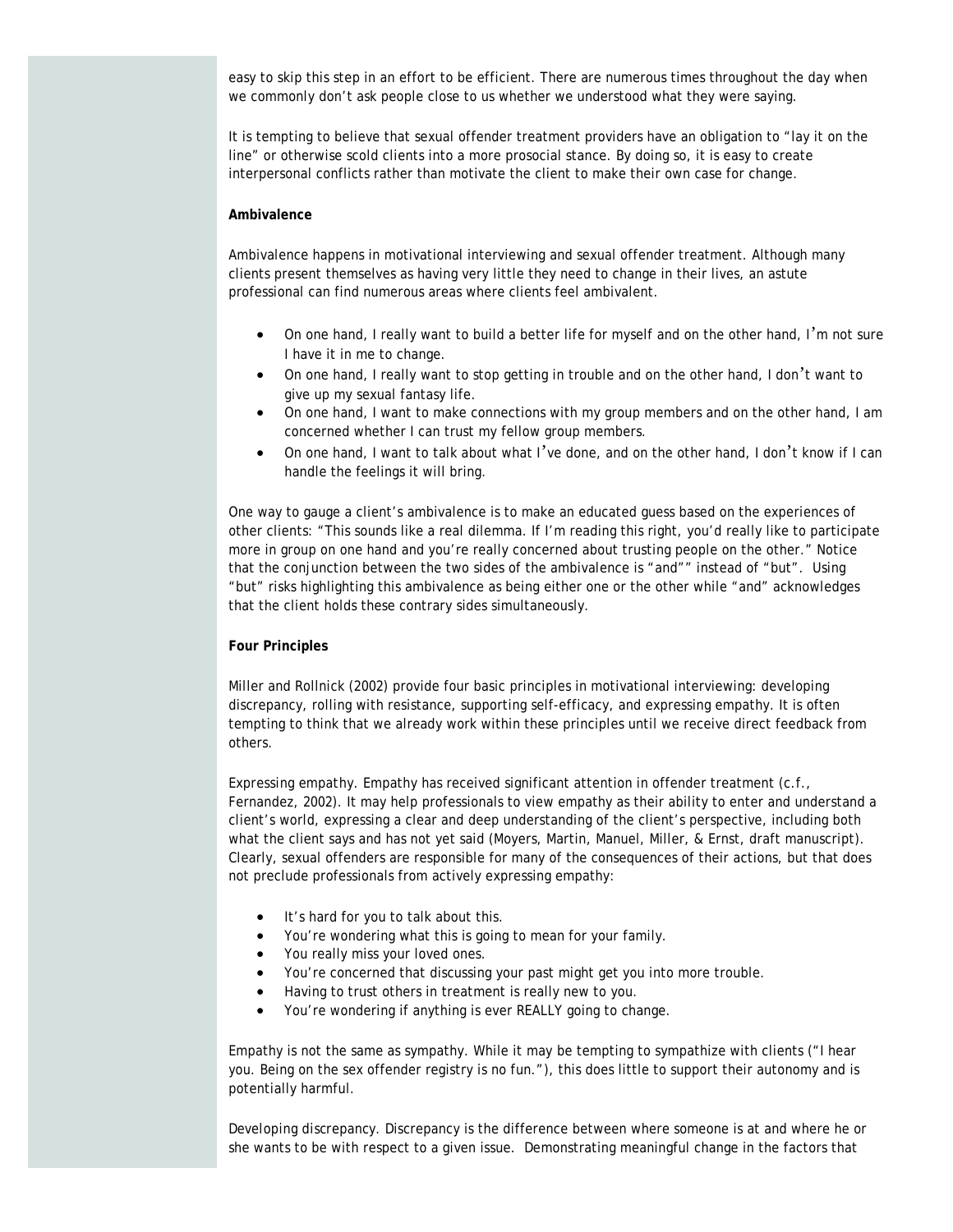contributed to one's offending can be a long and difficult journey. Developing discrepancy can include exploring what a better life would be like ("Tell me about some times when things were going well and you weren't engaged in this behavior"). It may include exploring specific issues ("On one hand you believe it wasn't a big deal, and on the other hand your family has expressed concern about your coming home").

*Rolling with resistance*. The term "resistance" can be misleading. It is important to consider what the client is resisting and what the motivation for resisting actually is. Are they genuinely uninterested in changing some area of their life? Or are they resisting the professional's attempts to engage them in a change process? Whatever the case, professionals gain nothing by combating resistance. Resistance is an interpersonal phenomenon, which most likely to appear during interactions where the client feels misunderstood or unheard. When all else fails, the most human response can often be the best one. ("So with all the reasons you have for not being here, what would be the most helpful way we can spend our time together?") It is easy to forget that what may appear to be resistance is actually an invitation to understand. ("Since this is obviously a difficult conversation, can I just ask you something? You and I seem to be from different worlds. What's it like in your world?")

*Supporting self-efficacy*. Autonomy and choice are vital to change. It is easy to assume that people who have sexually abused are unable to make good decisions for themselves. Too often, well-intended professionals attempting to help their clients build safety into their lives end up restricting rather than allowing them to explore and improve their decision-making. Professionals frequently experience a strong righting reflex when they feel responsible for their clients' actions. Although there can be a time and place where direct intervention in an emergent situation can become necessary, professionals will be most effective when they guide clients in making decisions rather than impose them. Many professionals have expressed concern during trainings that this is time-consuming. A helpful phrase to remember at these times is "the slower we go the faster we get where we're going."

#### **Basic Skills**

Although proficiency at motivational interviewing can be a life-long endeavor involving many skills, four basic "micro-skills" are vital for practitioners. These are open-ended questions, affirmations, reflections, and summaries. Together, many practitioners refer to them by their acronym, OARS.

*Open-ended questions*. Closed-ended questions require only yes/no responses or simple information (e.g., what is your name?), Open-ended questions require some thought and can be tricky to formulate. It is tempting to ask at the start of a session, "Is there anything you'd like to discuss today?" However, this question risks an immediate response of "no". Opening this question up can produce more information: "What would you like to discuss today?" Or, "I wonder what concerns you might have today?"" In addition to giving the client options, it introduces a refreshing if slightly directive component to the question:

- What questions might you have for me?
- What concerns you about making a change in this area?
- What would it be like if you made this change?
- Why might others want you to make a change in this area?
- If you did make a change in this, how would you go about it?
- How might others have handled that?

It can be simple enough to open up closed-ended questions. A therapist can simply change "does anyone have any questions" into "I wonder what questions you might have?"" Often, it only takes the open nature of a question to inspire further discussion. Consider the case of suicide assessment. Many students learn to ask, "Have you had any thoughts of hurting or killing yourself," to which experienced clients can easily answer "no". It may be more effective to ask, "Under what circumstances would you think of hurting or killing yourself?" While treatment providers may not think of asking whether their client will engage in future sexual harm (a closed-ended question), "Under what conditions would you do this again?" might contribute to a productive discussion.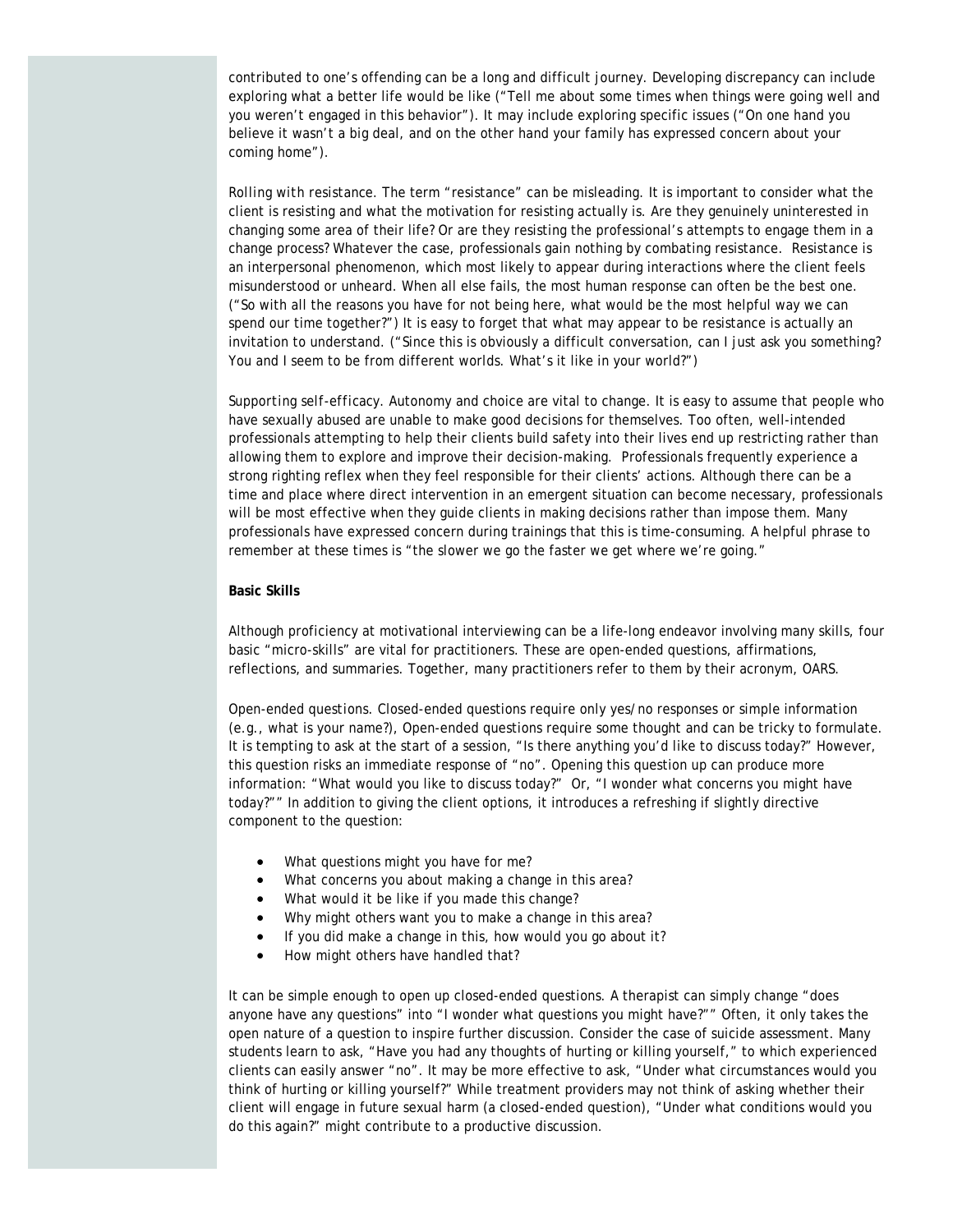One way to practice opening up questions is to listen to interviews on news broadcasts and identify the open-ended and closed-ended questions. How could opening up questions result in a better interview, particularly with image-conscious interviewees? Many newer practitioners believe that close-ended questions are somehow "bad"." They're not. The key is that open-ended questions prompt in the client to speak more than their therapist. This is a hallmark of both motivational interviewing and highquality sexual offender assessment and treatment.

*Affirmations* show genuine appreciation for candor, effort, and accomplishment and are most effective when they accompany real understanding of the client's situation and worldview. They are not simply empty compliments or warm and fuzzy praise (e.g., "You're a good guy"). In fact, many sexual offenders – particularly those who have spent a number of years in prison –– tend to interpret the latter as unhelpful and manipulative. More effective statements can be:

- I appreciate how difficult this has been for you.
- Your willingness to discuss this today is truly impressive, particularly under your current circumstances.
- It took courage for you address this in front of the others.

As with the other micro-skills, professionals often think they offer more affirmations than they actually do. A warm facial expression, engaged body posture, or friendly smile is not the same thing as a genuine, verbalized affirmation.

*Reflections* may be most effective means to elicit information and demonstrate active listening. Reflective statements act as mirrors and build upon what the client has said. It can be helpful to think of a mirror when forming them. Which element of the client's statement do you wish to reflect back to them? Do you wish to understate or overstate that element? Because reflections can call attention to different elements of a statement, they can determine the direction of the conversation. Reflections can be powerful, and most effective when they involve few words. Simple reflections feedback what the client has actually said, while complex reflections feedback what they have not yet said.

*Reflecting exact words* simply repeats back what the client has said. It is difficult to do harm with this kind of reflection, although many newcomers to motivational interviewing express concern that overreliance on it can undermine attempts to form a therapeutic alliance. *Reflecting closely related words* is self-explanatory and applicable to situations where the practitioner is more comfortable taking a constructive risk:

*Rick:* Your treatment program is no good.

*Practitioner:* No good (exact words).

*Rick:* (emphatically) That's right.

*Practitioner:* You see nothing worthwhile about it (closely related words).

*Rick:* I'm only here because my probation officer told me he'd send me to prison.

*Practitioner* (reflecting slightly deeper meaning): The only reason you're even showing up is to keep him off your back.

*Rick:* You got it.

*Continuing the paragraph* is where the clinician is making a guess at the client's deeper meaning. Miller and Rollnick (2002) recommend that clinicians think of this as first taking a question that starts with ""Do you mean…"" Next, rather than asking it as a question (inflecting upwards at the end), take away the "do you mean" and simply utter the question as a statement. Imagine a client says, "I'm only here because my probation officer sent me here." Rather than asking, "Do you mean you have no interest in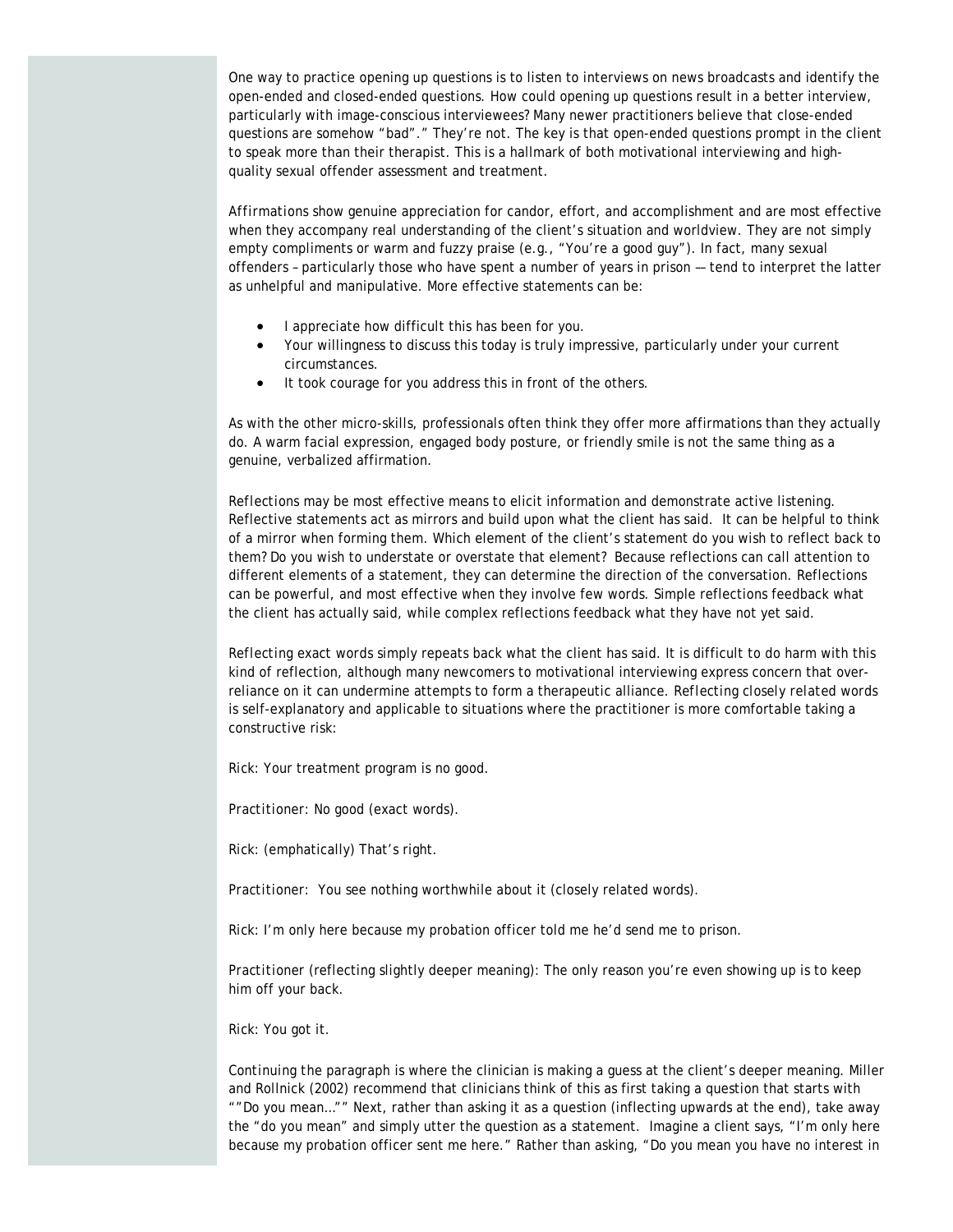treatment?" the clinician can simply say, "You have no interest in treatment.""

Clinicians can also simply *reflect emotion.* For example, when the client says, "I'm only here because my probation officer sent me here," the clinician might simply observe, "And you're pretty frustrated about it.""

These complex reflections, *reflecting emotion* and *continuing the paragraph* can produce powerful results. Where simple reflections using exact and closely related words can be effective with minimally verbal clients, or when clinicians are not exactly sure how best to proceed, complex reflections can be very brief, express interest, elicit more information. Although all people want to be sure that others are listening, people who have sexually abused very often enter treatment with a long history of being discounted and unheard. By preferring reflections to questions, the clinician can demonstrate that he or she is listening.

Clinicians can guide conversation flow with complex reflections. For example, while clinicians may want to use simple reflections in uncertain situations, they can deliberately reflect meaning in order to elicit information, or reflect emotion to guide the client to a deeper place.

*Rick:* It wasn't my idea to come here to this stupid program.

*Clinician:* This program seems stupid (simple reflection).

*Rick:* The only reason I'm even here is because the court sent me.

*Clinician:* It was part of a plea agreement (continuing the paragraph).

*Rick:* That's right. Look, I'm sure this is a good program and nothing against you, but it's stupid that I have to be here. I can't be a part of treatment when it involves all these rapists and child molesters. There were a whole lot of problems with my court case and the only reason I pleaded guilty is I didn't want any hassle. This whole thing is stupid. What I really need is some kind of counseling that's going to show the court I'm not the kind of guy they need to worry about.

*Clinician:* So there's a lot about you that the powers that be don't understand (continuing the paragraph).

*Rick:* That's right. They were treating me like a common criminal.

*Clinician:* And it's not making sense to you that you have to be in a program like this with others who you feel are coming from a different place (continuing the paragraph).

*Rick:* Yeah. Look, no offense to anyone, but I can't be around a bunch of rapists and child molesters.

*Clinician:* If you were to be in a treatment program, you'd need to be around people you knew you could trust (continuing the paragraph).

*Rick:* That's exactly right. I've got a lot riding on this, and I need to get back to my family, re-build my career, pay the rent, you know…

*Clinician:* You love your family (reflecting emotion).

*Rick:* Well yeah! I have to find some way to get back with them.

*Clinician:* …And it's been a long time since you've all really been together (continuing the paragraph).

*Rick:* After everything the court and social services put us through, it's a miracle I still have them in my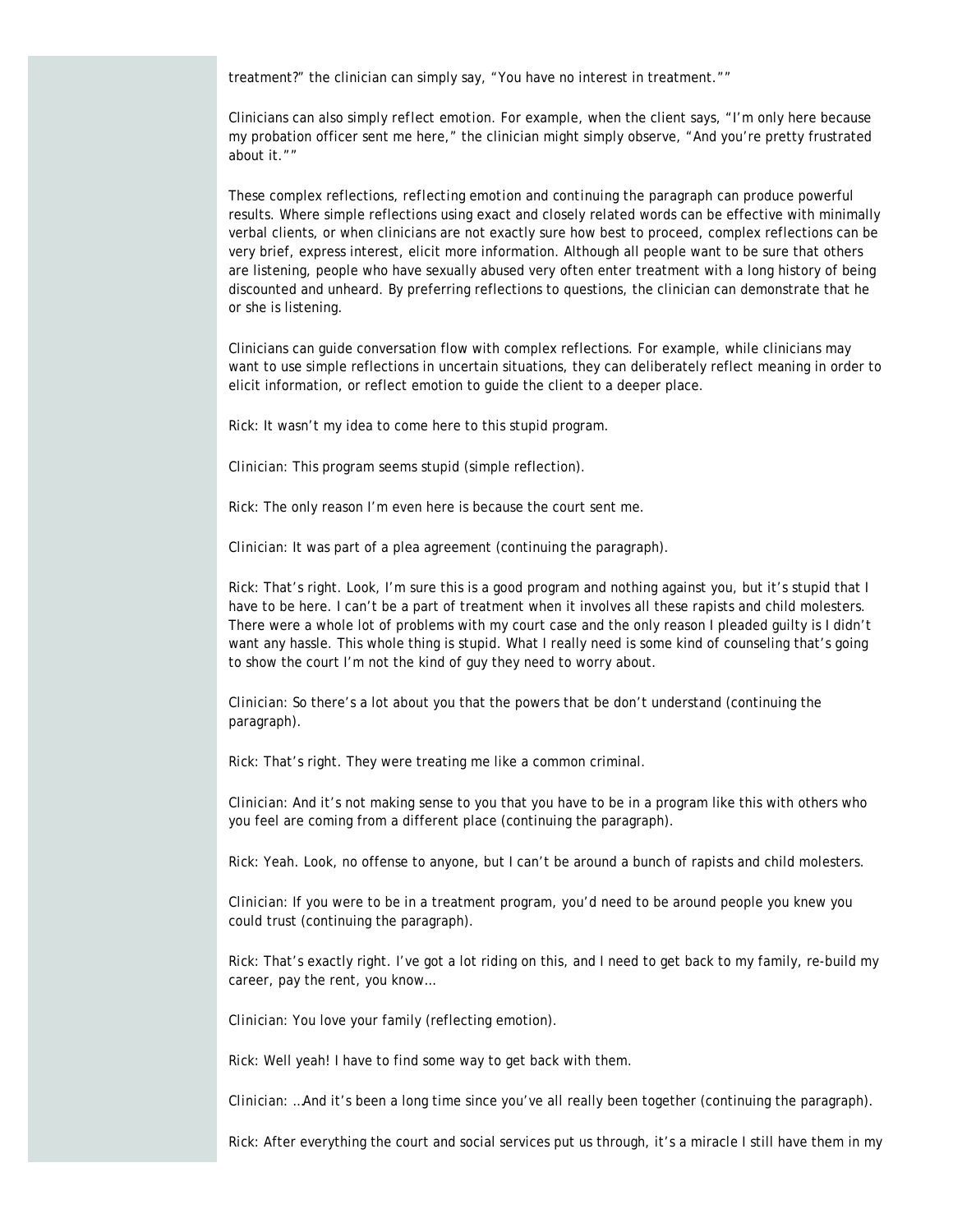life at all (looking down, voice lowers).

*Clinician:* It's been a long road for you all.

*Rick:* And now I have to do all this... like talking in some group just to please my probation officer.

*Clinician:* So this is a dilemma. On one hand, you don't see any value in this for you, and on the other hand, you're thinking that being in treatment might get you to a place with your family and the law where you can get on with your life. Your family and freedom mean everything to you.

*Rick:* You got it.

In this example, the clinician is deliberately not responding to the comments about other group members, the program, or the client's apparent lack of accountability, any of which would likely prompt further resistance. Instead, the clinician explores the client's ambivalence and develops some discrepancy between where the client is at with his life and where he would like to be.

A general rule in motivational interviewing is to offer two or more reflections for each question. While questions are not forbidden, offering reflections can be more helpful and in line with motivational interviewing's research base. Offering reflections can feel odd at first, and becomes a habit with time.

### **Recognizing and Reinforcing Change Talk**

Research (e.g., Amrhein, Miller, Yahne, Palmer, & Fulcher, 2003) suggests that client statements indicating a willingness to make positive changes are the most important material for clinicians to explore and reinforce. Originally described as self-motivating statements, change talk signals readiness, ability, and willingness to change. It often appears as one small pearl<sup>2</sup> in an ocean of resistance talk. The clinician focusing on the ocean will miss the pearl. In working with sexual abusers, it is easy to imagine the clinician's work as resembling that of a goalie in ice hockey (although it is important to note that treatment is not competitive). In order to be effective, the goalie must focus on the puck while being aware that an entire team of athletes (with skates and sticks) is coming at him rapidly. In the goalie's field of vision, the opposing team is large, fast, and threatening. The puck is small, but the clear object of focus. Just as the goalie needs to attend to the opposing team, the priority —with no disrespect toward the other team— is moving the puck in the right direction.

Change talk typically consists of four types of statements, known by the acronym DARN:

Desire ("I want to")

Ability ("I'm able to"" or "I could")

Reason ("I've got some good reasons to")

Need ("I need to")

These statements deserve special attention, as they may be the first indication that a client is motivated to change. Rather than making a case for change, clinicians can be more effective by rolling with resistance and reinforcing change talk where they find it.

*Clinician:* So this is a dilemma. On one hand, you don't see any value in this for you, and on the other hand, you're thinking that being in treatment might get you to a place with your family and the law where you can get on with your life. Your family and freedom mean everything to you.

*Rick:* You got it. I have to find a way to do this.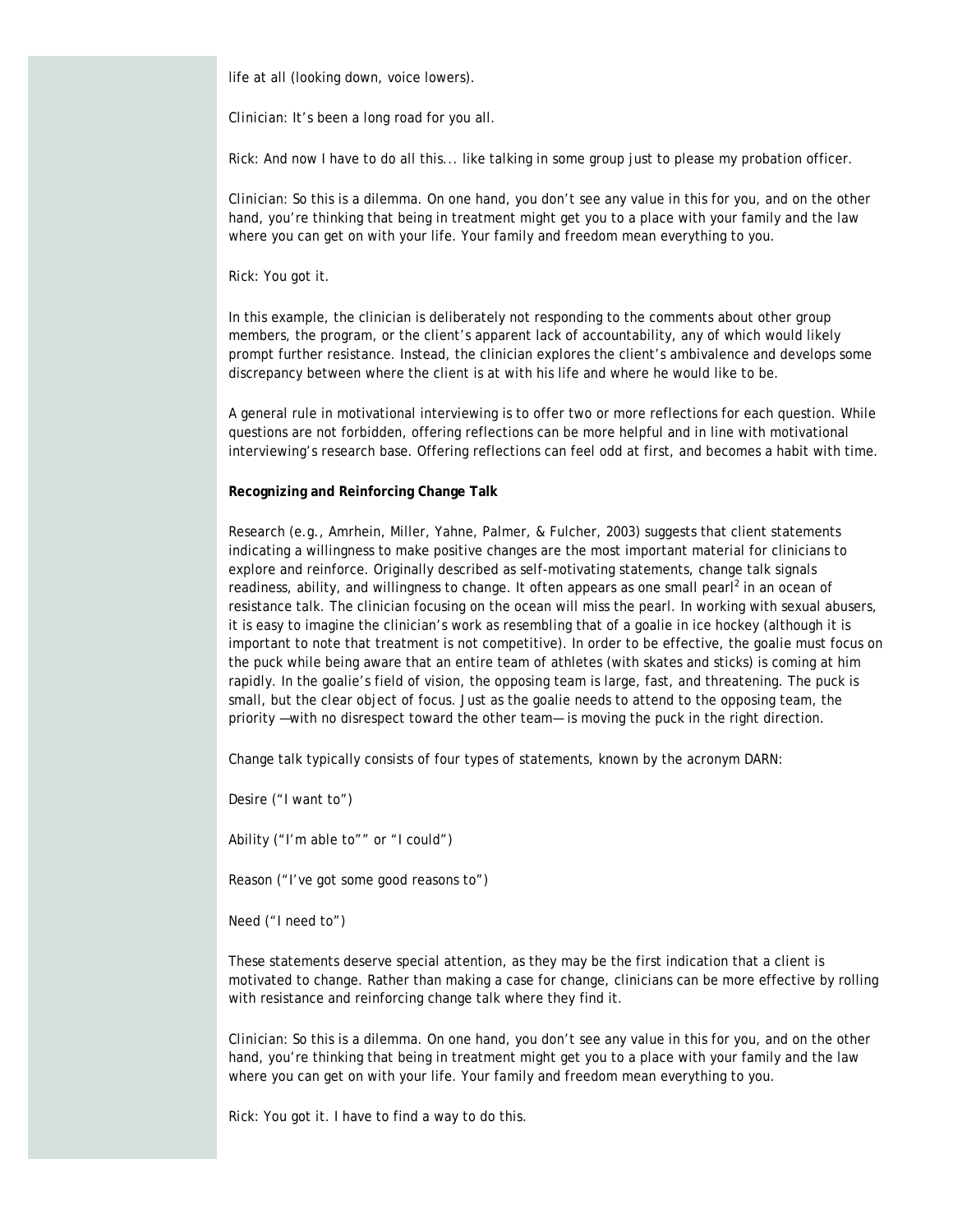*Clinician:* You're thinking it's time to make this happen.

*Rick:* I really want my life back and my family back. I just don't see how I'm supposed to be in some group with these people.

*Clinician:* It can be confusing getting going in this kind of program. You have a solid goal for your life and it's not clear how you're going to make it work with the others in this picture.

*Rick:* It's like you said. I want to make sure that I can work with these other people.

*Clinician:* Teamwork is going to be a big part of this.

## *Rick:* Yeah.

*Clinician* (summarizing): So let me see if I have this right. You really want to show the judge, probation officer, and social services that you can and should stay in the community. You really love your family, want your life back, and want to re-build your career and pay your mortgage. It's hard to get past the feeling that you don't belong in a treatment program, and you're really wondering what it's going to be like to be in a group with others who've been convicted of sex crimes. You're not happy about this, but you're determined to make it work somehow. Did I get it about right?

## *Rick:* Yeah.

In this instance, the clinician is responding primarily to those statements indicating that Rick desires, is able, has reasons, or needs to get involved in the treatment program. At this point, Rick has spoken mostly of his desire to keep his family together, get on with his life, and be free of the restraints of the legal system. The clinician is aware that meaningful completion of treatment will require the client to find different motivations (such as a genuine desire to explore his life and make changes) while the clinician needs to reflect back whatever willingness to change that the client has to offer.

## **Commitment Talk**

Statements involving desire, ability, reason, and need to change are vital. Clinicians should reinforce them, reflect, and look for more. It is even more vital to look for signs of commitment to change and statements indicating that a person has taken steps towards change. Continuing the conversation:

#### *Clinician:* Did I get it about right?

*Rick:* Yeah. Given what the court and social services have done to me, if I don't finish this program I might as well throw in the towel. I don't like any of this, but I've been through hard times before. And who knows, maybe I can learn a few things that will help me with my family along the way.

*Clinician:* You're committed to making this work and hope that you can use it to make your life better.

Below is a list of client resistance and change-talk statements. In responding to them, keep in mind that change talk can appear as a small pearl in an ocean of resistance. The clinician's job is to collect these pearls and feed them back in a summary.

- This program is just the Department of Corrections in sheep's clothing.
- I don't like any of this.
- I have to do something to keep that probation officer off my back.
- How do you know this treatment stuff even works?
- You're trying to provide treatment for something I may do in the future?
- I need to do something to keep my job, not keep a journal.
- I don't think they'll ever let me go home.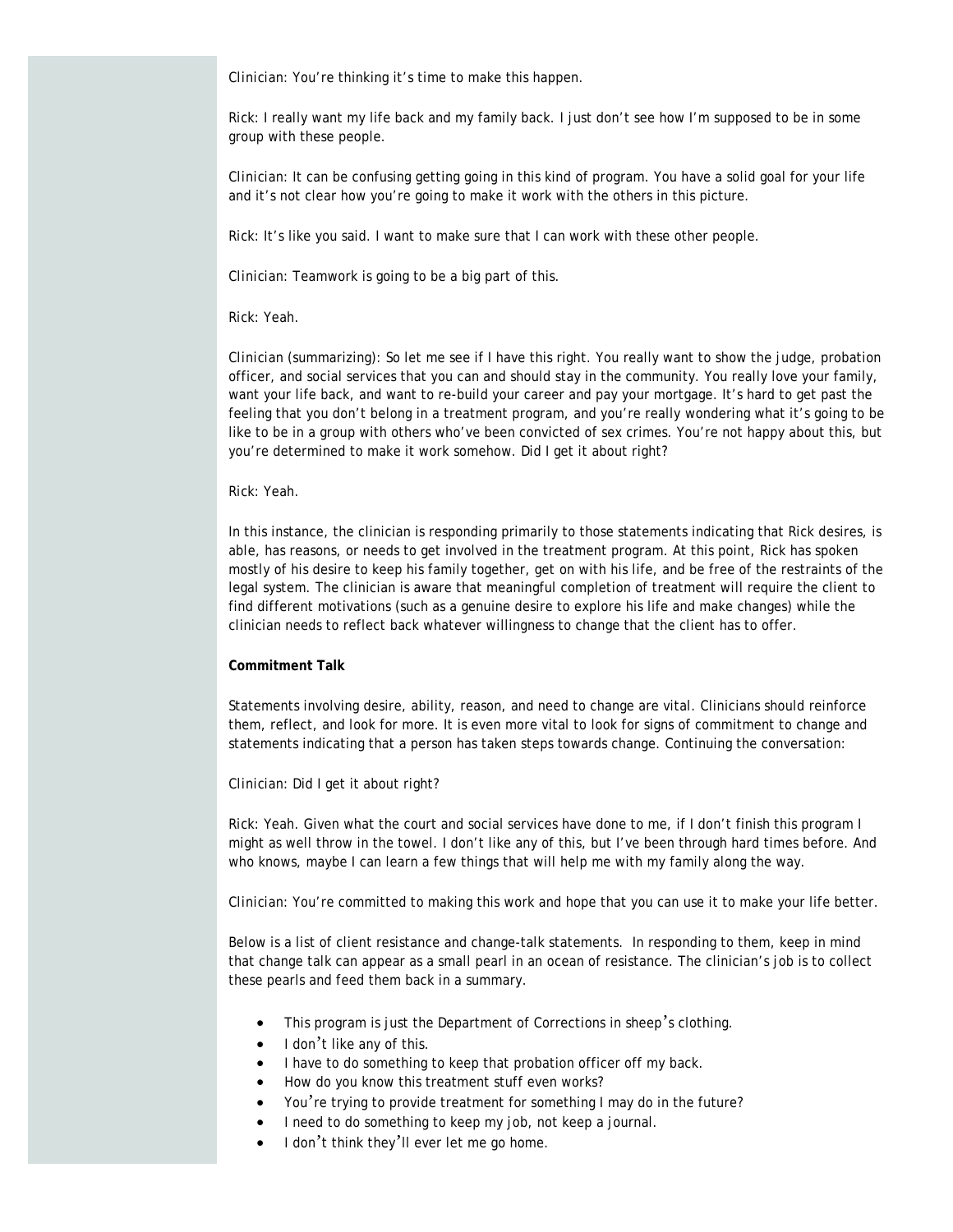I got some of my treatment assignments done.

Examples of change talk can appear anywhere. Pop singer Amy Winehouse, for example, offers a tragic account in her song, "Rehab." The song contains repeated reasons for not going into drug-abuse treatment ("no, no, no, I won't go, go, go"). After several minutes of protest, she offers some internal motivation to change ("I don't ever want to drink again; I just need a friend"). Media accounts, particularly interviews of public figures can provide rich material for reflecting resistance and change talk in the moment, even in the absence of genuine conversation.

## **Providing Feedback**

In working with people who have sexually abused, clinicians often wonder how best to offer constructive feedback that is consistent with the style and spirit of motivational interviewing. These clients often seem to invite clinicians to get aggressive in providing feedback. Some general tips include:

- *Ask, don*'*t tell*. Asking permission to share feedback sets the stage for a more respectful interaction and ensures that the client has some responsibility in that by giving permission he or she has acknowledged a readiness to listen. Likewise, eliciting the client's response helps ensure that they listen to the feedback.
- *No fixing things*. Clinicians may feel the urge to set the record straight or immediately fix a problem. It helps to view feedback as an offering that the client must decide whether to use.
- *Style is everything*. Providing feedback can be a particularly sensitive time in the course of an interview. Maintaining a spirit of collaboration and respect for autonomy is vital. Given correctly, feedback can be far more helpful than unsolicited advice.
- *Ask Provide Ask.* This framework (also known as elicit provide elicit) is an excellent approach for clinicians. Essentially it is asking permission to provide feedback, providing the feedback, and asking what thoughts the client might have. For example:

*Clinician:* Rick, after being in this evening's group, I have some thoughts I'd like to share with you. Would that be OK? (Closed-ended question emphasizes the yes/no nature of the inquiry.)

*Rick:* Go ahead. You're just going to do it anyway.

*Clinician:* Actually, I don't believe it would be helpful or respectful to speak with you about this if you're not willing to listen. I'm not just asking to be polite.

*Rick:* OK, then, go ahead. I'm ready.

*Clinician:* Rick, the other guys in group have been telling me privately that they feel your behavior is disrespectful. They feel that it's not so obvious as to be openly disruptive or bring the group to a screeching halt. However, they do feel that they can't move forward with their own treatment unless you're an equal, productive member of the group. They've mentioned this privately because they feel you didn't take their concerns seriously when they brought it up in group. What's also important for you to know is that I have had the same concerns myself. You appear to view yourself as very different from and slightly superior to them. My observation is that although you are good at providing supportive and challenging feedback to them, it doesn't seem that you take their feedback seriously or consider it very much. As you know, I have a responsibility for the well being of the entire group. It may be that if things continue along these lines, we may need to consider an alternative treatment situation for you. Just the same, you have my complete confidence that when you are ready to give this group your all, there will be very little that can hold you back. I wonder what thoughts you have about that?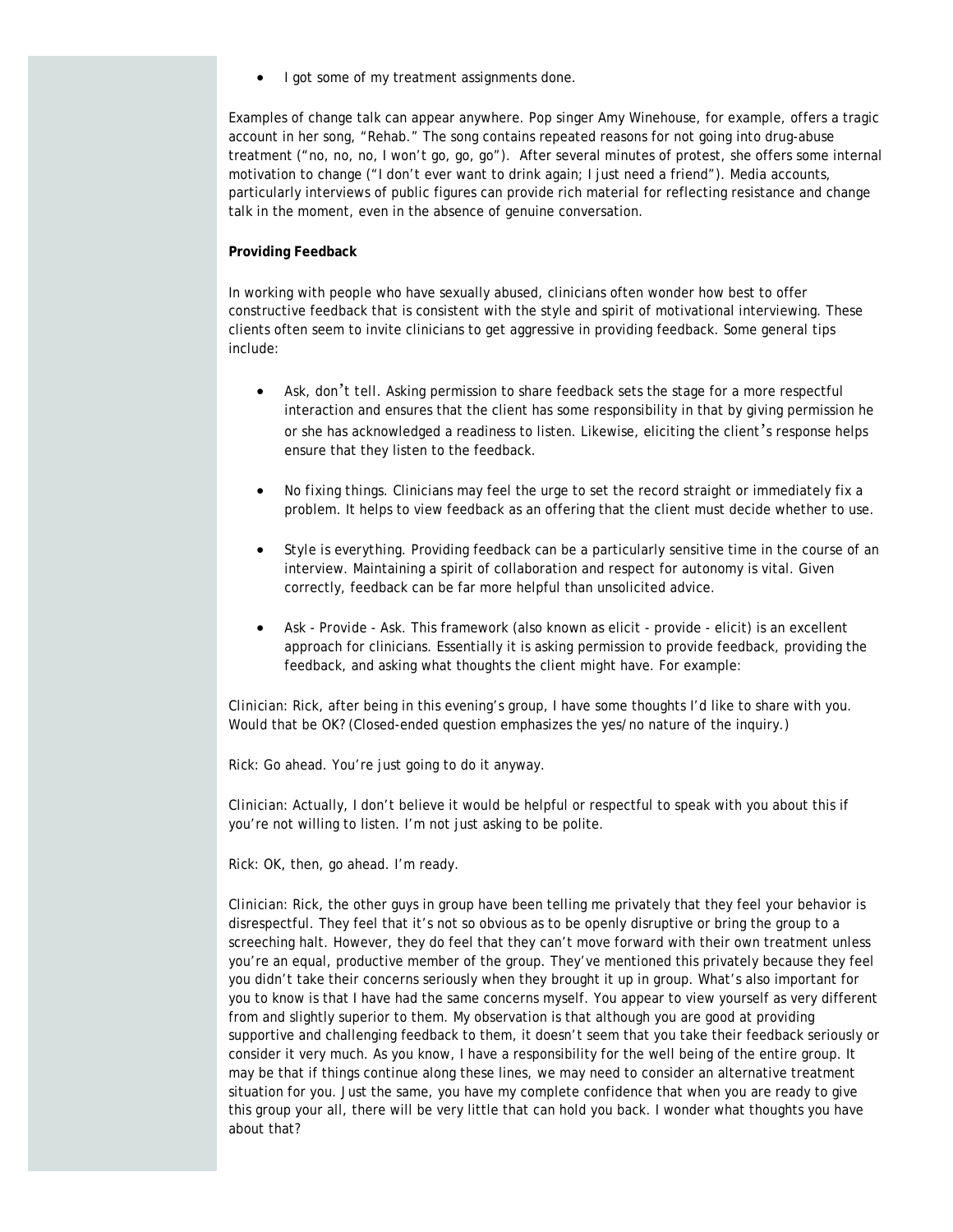*Rick:* I'm going to have to think about that. It's like I said when I first started, it's hard to do group with others who have done worse things than I have.

*Clinician:* And where the others in group are investing themselves, it's hard for you to do the same. This is a real dilemma. You have concerns about them and they have concerns about you.

*Rick* (after a pause): I hadn't looked at it that way.

Clinician: What do you think you might do?

*Rick:* I guess I could bring this up in group. I really want to finish that group and get on with my life. I guess I've been unfair to them.

*Clinician:* As you think about this further, I'm confident you'll do a good job if that's what you choose to do. See you in a few days!

In this instance, the clinician has left no doubt as to where the responsibility for treatment participation lies. The message is very clear and utterly respectful. Using the *ask – provide – ask* format can lessen resistance, and may make the difference between the client's success and failure.

### **Conclusion**

The desire to be heard, understood, and autonomous is universal, while resistance is largely an interpersonal phenomenon. Resistance to change is not the same thing as resistance to others peoples' attempts to change them. At the start of this chapter, a young Milton Erickson recognized that the calf simply wanted to resist at that moment, and he rolled with it. His ability to enter the calf's world fostered a solution. Likewise, Rick's clinician, fearing the consequences should Rick not fully participate in treatment, might easily have resorted to a coercive solution that might have produced short-term compliance. Of course, this could have come at the expense of long-term change through meaningful participation in treatment.

The research on motivational interviewing is impressive (Hettema, Steele, & Miller, 2005; Lundahl, Tollefson, Gambles, Brownell, & Burke, in press). Immersing one's self in its practice is harder than it seems. When the reader is ready, it may be useful to re-visit the questions at the start of this chapter. Now write new responses on the other side of the sheet of paper and see how they differ from earlier thoughts.

Most people who attend motivational interviewing trainings find their answers become shorter and more helpful. They ask fewer questions and are better able to detect clues as to clients' internal motivations to change. By becoming better listeners, we become better agents of change.

#### **References**

Amrhein, P.C., Miller, W.R., Yahne, C.E., Palmer, M., & Fulcher, L. (2003). Client commitment language during motivational interviewing predicts drug use outcomes. *Journal of Consulting and Clinical Psychology, 71*, 862-878.

Bem, D.J. (1972). Self-perception theory. In L. Berkowitz (Ed.), *Advances in experimental social psychology* (Vol. 6, pp. 2-62). New York: Academic Press.

Fernandez, Y. (2002). *In their shoes: Examining empathy and its place in the treatment of offenders*. Oklahoma City, OK: Wood'N'Barnes.